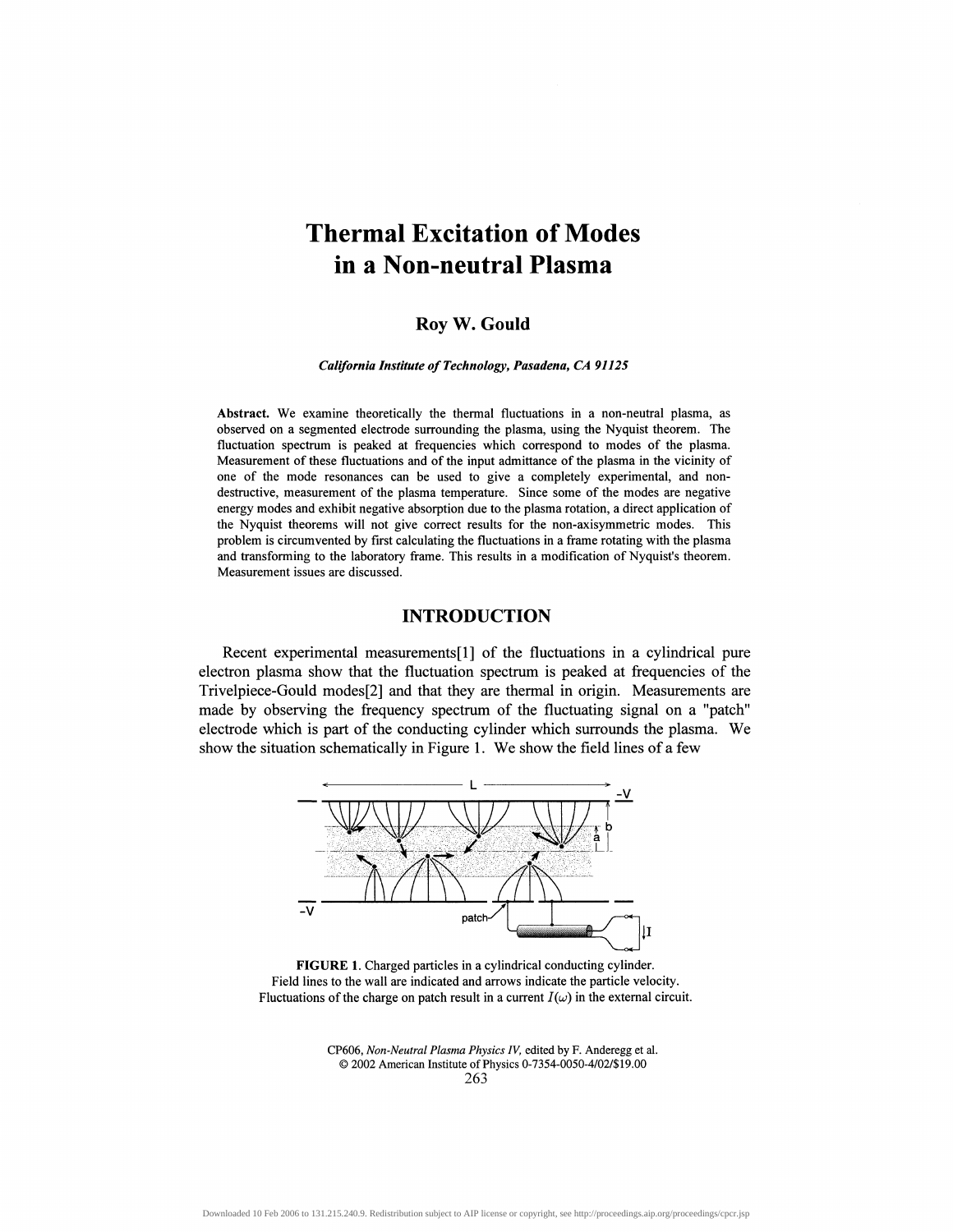selected particles. They terminate on charges which reside on the conducting wall at  $r = b$ . As the particles move, these wall charges change so that there are fluctuating charges and currents induced on the wall. We show a small patch used to measure the fluctuations. We want to find the fluctuating charge on the patch or, alternatively, the fluctuating (displacement) current which flows to the patch.

There are various methods by which fluctuations can be calculated. In *thermal equilibrium*, the principle of detailed balance says that emission and absorption must be balanced, so that one can obtain the emission from a knowledge of the absorption and the temperature. Nyquist's Theorem[3] is a well-known application to electrical circuits which relates thermal fluctuations to the dissipative part of the admittance or impedance functions of an electrical circuit. This theorem was later generalized to Hamiltonian systems by Callen and Welton[4] and applied to a wide class of dynamical systems. It is called the generalized Nyquist theorem, or the fluctuationdissipation theorem. These methods require a knowledge of the input admittance of the patch. In plasmas, fluctuating quantities can also be calculated from two-particle distribution functions, or using Rostoker's dressed test particle approach[5]. The latter approach is not limited to systems in thermodynamic equilibrium (although they must be stable) but is harder to apply except in the most simple situations (e.g. spatially uniform plasmas).

This paper is divided into two parts: a discussion of the application of Nyquist's theorem to the axisymmetric  $(m = 0)$  modes, then a discussion of the nonaxisymmetric  $(m \neq 0)$  modes, some of which are negative energy modes to which Nyquist theorem cannot be applied directly. Instead, we calculate the fluctuations in the rotating frame using Nyquist's theorem, where all modes are positive energy modes. We then transform this result to the laboratory frame. This leads to a modification of the Nyquist result, essentially an *extension* of Nyquist's theorem to rotating systems.

## **NYQUIST'S THEOREM**

Nyquist's theorem relates the mean-square fluctuations to the real part of the admittance of electric circuit,  $Y(\omega) = I(\omega)/V(\omega)$ . As seen from the coaxial connector in Figure 1, we can view the plasma as an electric circuit which has an admittance,  $Y_p(\omega)$ , which describes the linear response of the plasma. We have previously discussed [6] the properties of  $Y_p(\omega)$  in connection with the transfer of angular momentum and energy to a plasma through the excitation of nonaxisymmetric Trivelpiece-Gould modes. This function has simple poles at each of the mode frequencies.  $Y_p(\omega)$  is also a quantity which can be measured experimentally. It reflects the properties of the plasma and we shall assume that it is at the temperature of the plasma, *T<sup>p</sup> .* Accordingly, we have the equivalent electrical circuit of Figure 2,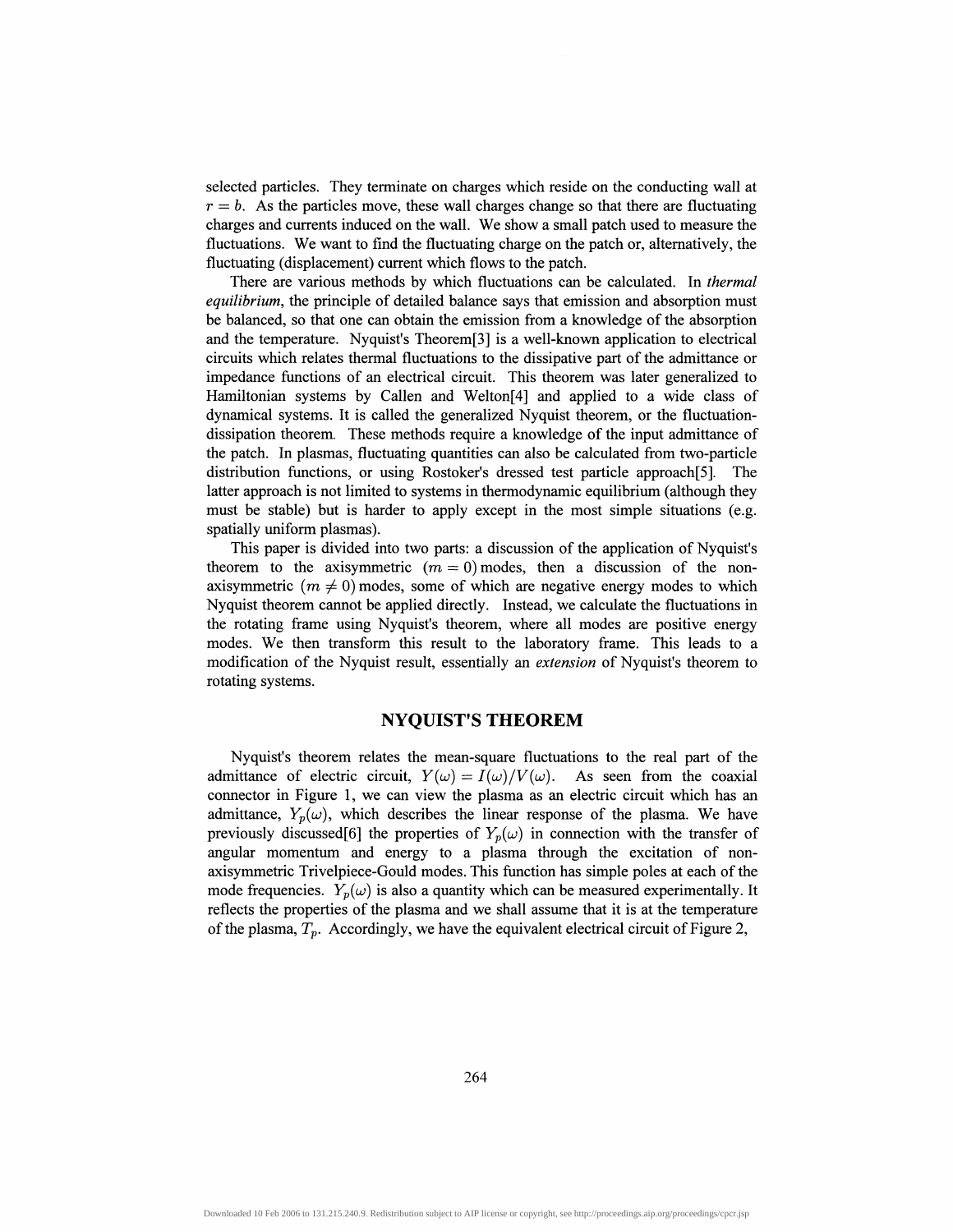

**FIGURE** 2. (a) Norton Equivalent Circuit with a short circuit, (b) Norton Equivalent Circuit with a load admittance, *YI*

in which the effect of the thermal fluctuations of the circuit are represented by a current generator with mean square current  $|I_{sc}^{2}(\omega)|$  in frequency range  $d\omega$ 

$$
|I_{sc}^{2}(\omega)| = \frac{2}{\pi} \kappa T_{p} Re\{Y_{p}(\omega)\} d\omega
$$
 (1)

in parallel with  $Y_p(\omega)$ , as illustrated in Figure 2.

Near one of the mode frequencies where the plasma can be resonantly excited,  $Y_p(\omega)$  has a simple pole at the mode frequency so that

$$
Y_p(\omega) \simeq \frac{R_{res}}{-i(\omega - \omega_{res}) + \gamma_{res}},\tag{2}
$$

where  $\omega_{res}$  and  $\gamma_{res}$  are the frequency and line width of the mode[6].  $R_{res}$  is the residue at the pole and depends upon the sector position and dimensions, as discussed later in the paper. Note that the admittance is *real* and equal to  $R_{res}/\gamma_{res}$  at line center. Furthermore,  $|I_{sc}^{2}(\omega)|$  has a Lorentzian lineshape.

The basic idea is to measure both the fluctuation spectrum, e.g. the mean-square current flowing in the load admittance, and the input admittance and then to use Eq. 1 to determine the plasma temperature. A very important point here is that the external load affects the measurement and must be properly taken into account in interpreting the measurements. Note that the current flowing through the load,  $I(\omega)$ , is generally less than the short-circuit current  $I_{sc}(\omega)$  by the factor  $Y_i(\omega)/[Y_i(\omega) + Y_n(\omega)]$  and the voltage across the load is  $V(\omega) = I(\omega)/Y_i(\omega)$ . The external load will, in general, introduce additional mode damping and make an additive contribution to  $\gamma_{res}$ , thus increasing the linewidth. Since the load is not, in general, at the same temperature as the plasma it may also cool the mode slightly. The mode is thermally excited by the particles at  $T_p$  but also cooled by an external load at a lower temperature,  $T_l$ . The mode temperature is determined by a competition between these processes. Furthermore, if not all parts of the system are at temperature  $T_p$ , then the measured temperature will be a weighted average temperature, weighted according to the dissipation of the various parts. Thus the copper electrodes, which have very little dissipation, will not affect the measured temperature significantly. If there are radial temperature gradient (electrons equilibrate along field lines very quickly but not necessarily across field lines) we expect observed temperature to be an average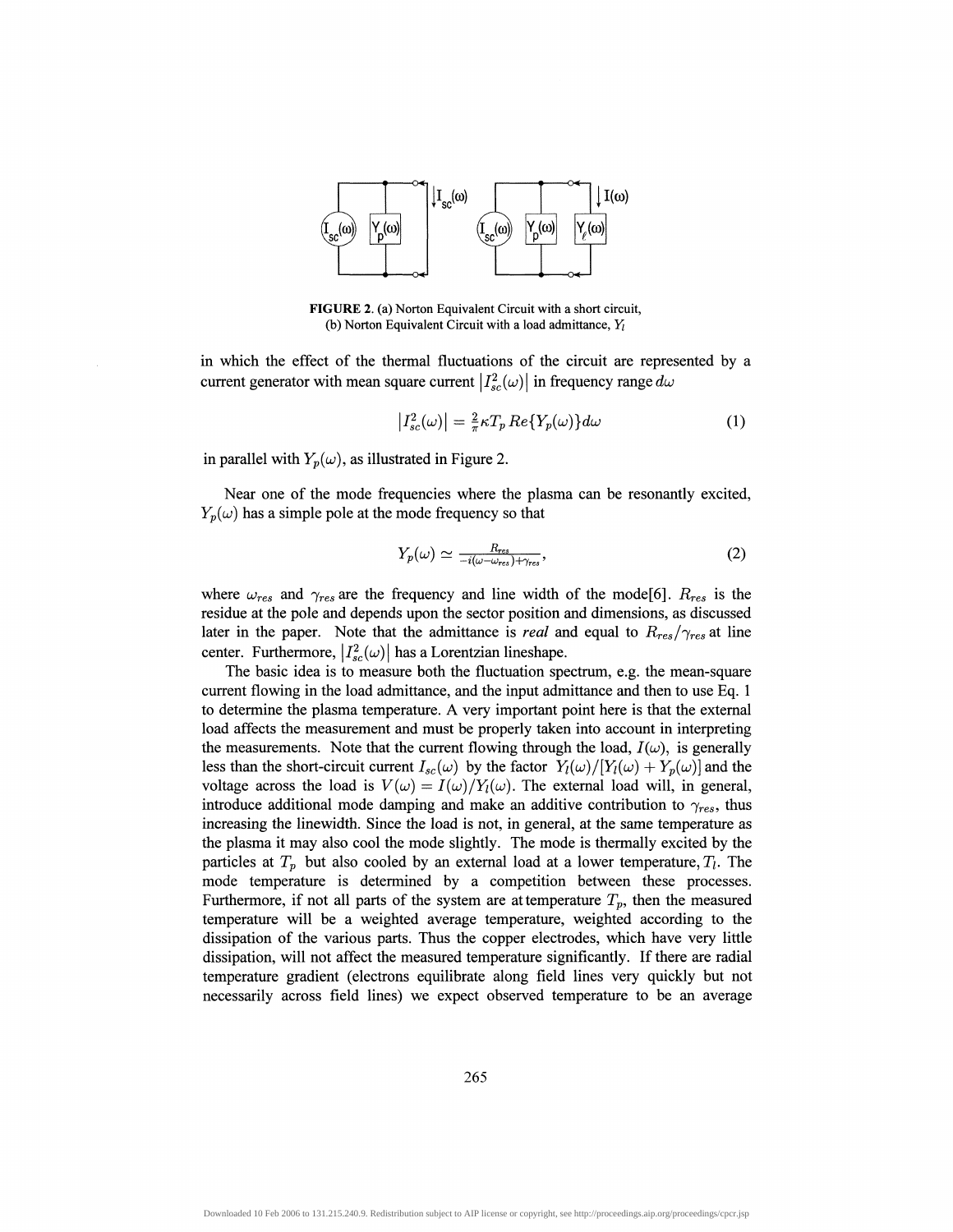temperature, weighted according to where the dissipation occurs. Since the  $m = 0$ and  $m = 2$  mode fields have different radial dependences, one might be able to determine whether a radial temperature gradient exists from measurements using two different modes.

## **NON-AXISYMMETRIC MODES AND NEGATIVE ABSORPTION**

In thermal equilibrium emission is related to absorption, and fluctuations to dissipation. The axisymmetric modes are all positive energy modes and the Nyquist theorem works fine. However some of the non-axisymmetric modes are negative energy modes, i.e. their excitation *releases* energy from the plasma and they exhibit negative dissipation. Recall that the  $m = 1$  diocotron mode can be destabilized by attaching a resistor to the patch<sup>[7]</sup>, and that the damping of the  $m = 2$  diocotron mode is *reduced* by attaching a resistor to the patch[8]. It is the modes whose azimuthal phase velocity are less than the rotation angular velocity,  $0 < \omega/m < \omega_{rot}$ , which we shall refer to as the slow modes, which are negative energy modes. Their excitation releases some of the energy of rotation. The real part of the patch input admittance associated with modes in this frequency range is negative. Nyquist's theorem (and the fluctuation-dissipation theorem) can not be applied to such a situation. Yet we expect the plasma to be in thermal equilibrium if these modes are not destabilized.

The reason for this paradox is the nature of the equilibrium. In making the case for thermal equilibrium, it is generally assumed that the walls are smooth, the system is axisymmetric, and angular momentum and energy are constants of the motion[9]. The equilibrium which results is very special, the plasma is rotating as a whole and has angular momentum. For some purposes, including the discussion of thermal fluctuations, it is more appropriate to view the plasma in the rotating frame, in which the plasma appears stationary. In this frame the plasma has no negative energy modes. We expect that the dynamics will be the same in either frame, except for the coordinate transformation. The effect of transforming to the rotating frame introduces a uniform rigid neutralizing background charge. This situation is frequently referred to as the one-component-plasma (OCP).

We can apply the Nyquist theorem (or fluctuation-dissipation theorem) in the rotating (primed) frame, i.e. to the OCP. For this purpose we will not consider a patch electrode, but will instead express the potentials and electric field at the wall  $(r = b)$  in terms of their Fourier components (with  $k = n\pi/L$ ),

$$
\phi' = \sum_{k,m} \phi'_{km} e^{ikz+im\theta'-i\omega't}
$$

$$
E'_r = \sum_{k,m} E'_{rk m} e^{ikz+im\theta'-i\omega't}.
$$

We calculate the fluctuations of the various Fourier components in the rotating frame and then transform that result to the laboratory (unprimed) frame. The

266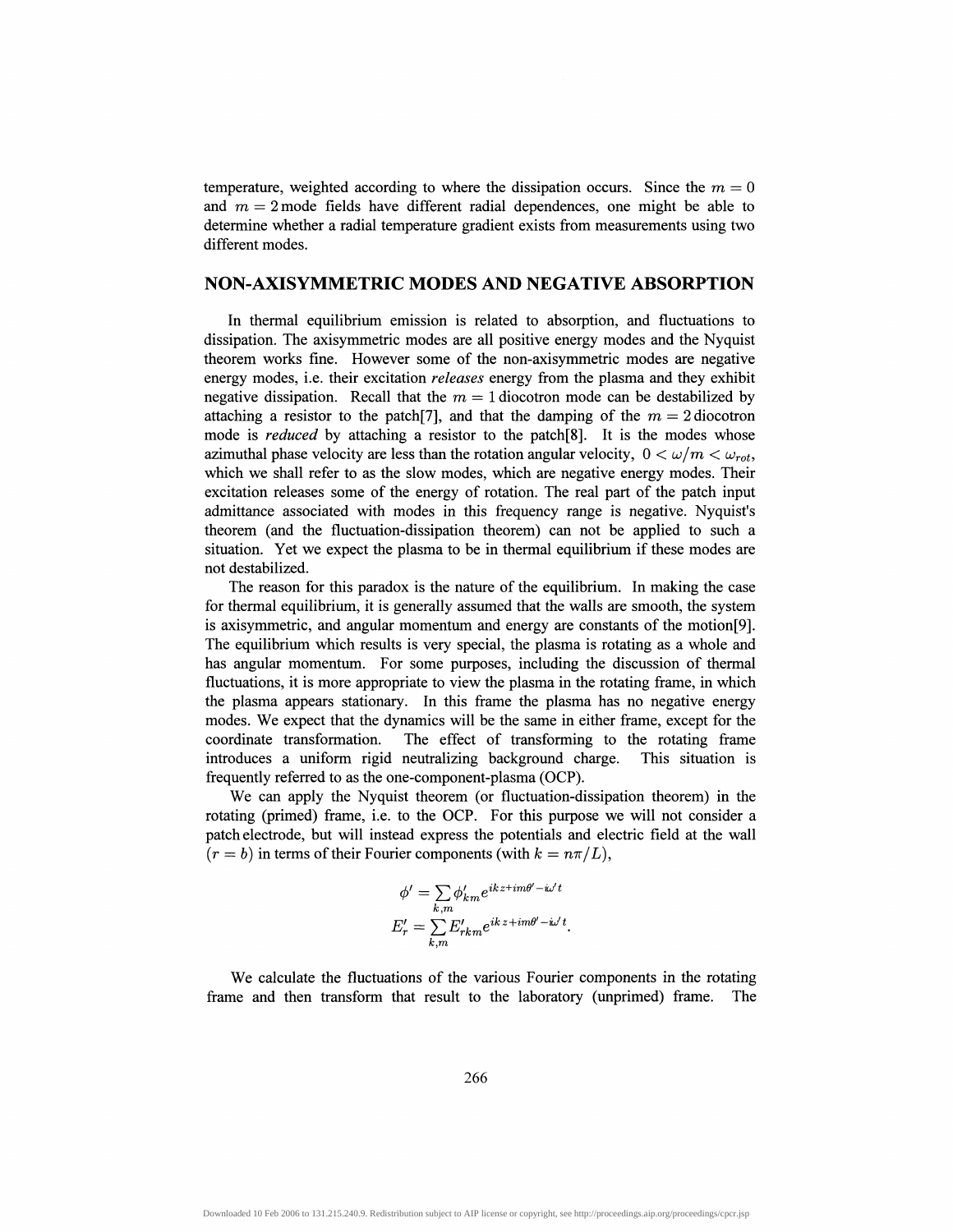frequencies of the fluctuations will be Doppler shifted :  $\omega' = \omega - m\omega_r$  or  $\omega = \omega' + m\omega_r$ , where  $\omega_r$  is the rotational angular velocity. The mode frequencies  $\omega_{mnp}$  are also Doppler shifted by the rotation so that  $\omega_{mnp} = \omega'_{mnp} + m\omega_r$ .

We imagine that a small potential (one Fourier component) is applied at  $r = b$  and that this produces a corresponding Fourier component of the radial electric field at  $r = b$  which is proportional to the applied potential. We define the linear response function, or susceptibility  $\chi'_{km}(\omega')$ , of the plasma[6] as the ratio of the radial electric field produced to the potential which causes it, i.e.

$$
E'_{rkm} = -\chi'_{km}(\omega')\ \frac{\phi'_{km}}{b}.
$$

To apply Nyquist theorem, we need a *current* to go along with the potential. For this purpose we define a displacement current at the wall  $I'_{km} = -i\omega' \epsilon_0 S E'_{rkm}$ . The complex power delivered to the plasma is

$$
P = \frac{1}{2} \int_S i\omega' \epsilon_o E'_r \, \phi'^* \, dS = \frac{1}{2} i\omega' \epsilon_o S \sum_{k'm'} E'_{rkm} \, \phi'^*_{km} = \frac{1}{2} \sum_{km} I'_{km} \phi'^*_{km},
$$

where  $S = 2\pi bL$  is the total area of the cylinder,  $I'_{km}$  is the current, and \* denotes the complex conjugate. Because  $E'_{rkm}$  is proportional to  $\phi'_{km}$ ,  $I'_{km}$  is also proportional to  $\phi'_{km}$ . Thus

$$
I'_{km} = \left[\frac{-i\omega'\epsilon_o S}{b} \chi'_{km}\right] \phi'_{km} = Y'_{km} \phi'_{km}.
$$

*Ykmis* the admittance of *one* Fourier component which we shall use in Nyquist's theorem to determine the fluctuation in electric field at the wall, and the corresponding fluctuating current and wall surface charge density in frequency range  $d\omega'$  are:

$$
\left|I_{km}(\omega')\right|^2 = \frac{2}{\pi} \kappa T \ Re\{Y'_{km}(\omega)\} d\omega' ,
$$
  

$$
\left|\sigma_{km}(\omega')\right|^2 = \frac{1}{\omega^2 S^2} \left|I_{km}(\omega')\right|^2 = \frac{2}{\pi} \kappa T \frac{\epsilon_o}{Sb} Im\{\frac{\chi'_{km}(\omega')}{\omega'}\} d\omega' .
$$

 $Im\{\frac{\chi_{km}(\omega')}{\omega'}\}$  is always positive because the system is in equilibrium in the rotating frame and therefore stable. The fluctuations are the same in both frames, except for Doppler shift of frequencies  $\omega' = \omega - m \omega_r$ . The linear response function is the same in both frames except for Doppler shift of frequencies, i.e.  $\chi_{km}(\omega) = \chi'_{km}(\omega')$ . Finally, the fluctuating wall charge in the laboratory frame is

$$
\left|\sigma_{km}(\omega)\right|^2 = \frac{2}{\pi}kT\frac{\epsilon_o}{Sb}Im\{\frac{\chi'_{km}(\omega-m\omega_r)}{\omega-m\omega_r}\}d\omega.
$$
 (5)

From the Fourier components of the fluctuating charge we can calculate the fluctuating patch current when it is short-circuited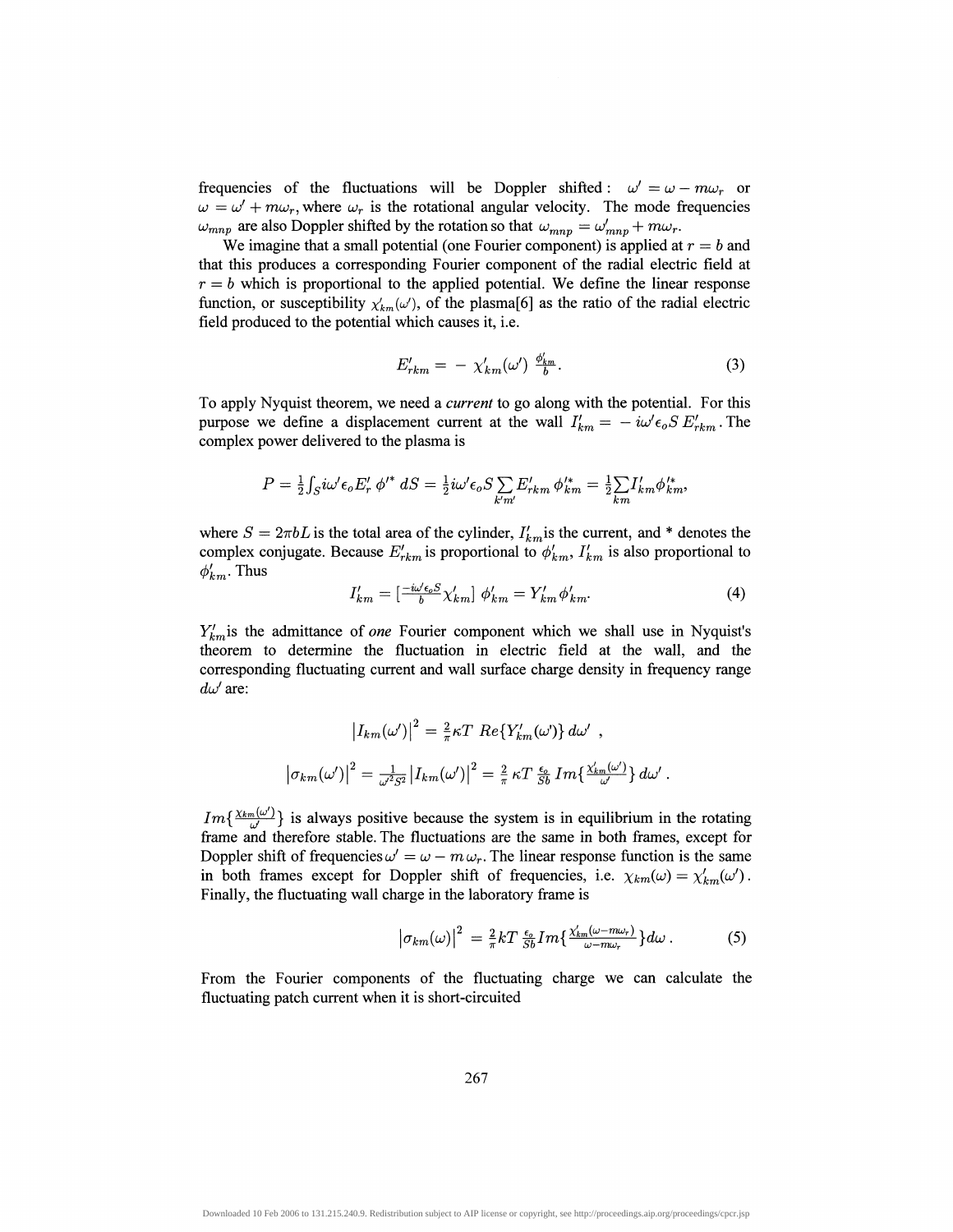$$
I_{sc} = -i\omega \int_{S_p} \sigma \, dS = -i\omega S_p \sum_{km} F_{km} \sigma_{km} ,
$$

where  $S_p$  is the patch area and  $F_{km}$  is a patch shape factor (  $\leq$  1). The mean square fluctuating current,  $|I_{sc}(\omega)|^2$ , is therefore

$$
\left|I_{sc}(\omega)\right|^2 = \frac{2}{\pi} \kappa T \frac{\omega \epsilon_o S_p^2}{S b} \sum_{km} \left|F_{km}\right|^2 I m \left\{\frac{\omega}{\omega - m\omega_r} \chi'_{km}(\omega - m\omega_r)\right\} d\omega \ . \tag{6}
$$

Direct calculation of the patch admittance in the lab frame gives

$$
Y_p(\omega) = \frac{\omega \epsilon_o S_p^2}{Sb} \sum_{km} \left| F_{km} \right|^2 Im\left\{ \chi_{km}(\omega) \right\} \,. \tag{7}
$$

Patch fluctuations are no longer simply related to patch admittance. However, Equation (6) is much simpler when only one azimuthal wave number contributes significantly to the admittance (for example, near the resonance of a mode). In this case

$$
\left|I_{sc}(\omega)\right|^2 = \frac{2}{\pi} \kappa T \, Re \left\{ \frac{\omega}{\omega - m\omega_r} \, Y_p(\omega) \right\} d\omega \tag{8}
$$

Thus even when  $Re\{Y_p(\omega)\}<0$  (for potentially unstable modes) we can obtain the fluctuation level in thermal equilibrium. This result is very similar to the Nyquist result, the difference being that the factor  $\frac{\omega}{\omega - m\omega_r}$  appears. This factor is negative whenever  $Re{Y_p(\omega)}$  is negative, so that the product is always positive. Notice however that this factor is important even for the positive energy non-axisymmetric modes (when both factors are positive). It reflects the effect of rotation on the *magnitude* of the fluctuation spectrum.

#### **DISCUSSION**

To determine the plasma temperature, measure the fluctuating voltage  $|V^2(\omega)|$ across the load admittance *near one of the mode resonances* with a load  $Y_l(\omega)$ connected to the patch. Also measure the input admittance of the plasma  $Y_p(\omega)$  at very low signal level so as not to drive the plasma mode into the nonlinear regime. This measurement can be done by measuring the complex reflection coefficient of the plasma with a 50 $\Omega$  directional coupler, converting the measured reflection coefficient,  $r(\omega)$ , to the complex admittance using<sup>1</sup>  $Y(\omega)/Y_o = [1 - r(\omega)]/[1 + r(\omega)]$ , then using the expression

$$
\left|V^2(\omega)\right| \approx 4kT_p \ Re\{\frac{\omega}{\omega - m\omega_r} Y_p(\omega)\} d\omega / \left|Y_l(\omega + Y_p(\omega)\right|^2 \tag{9}
$$

1. The loci of both  $Y(\omega)$  and  $r(\omega)$  versus  $\omega$  are circles in the complex plane. This property can be useful in fitting experimental data.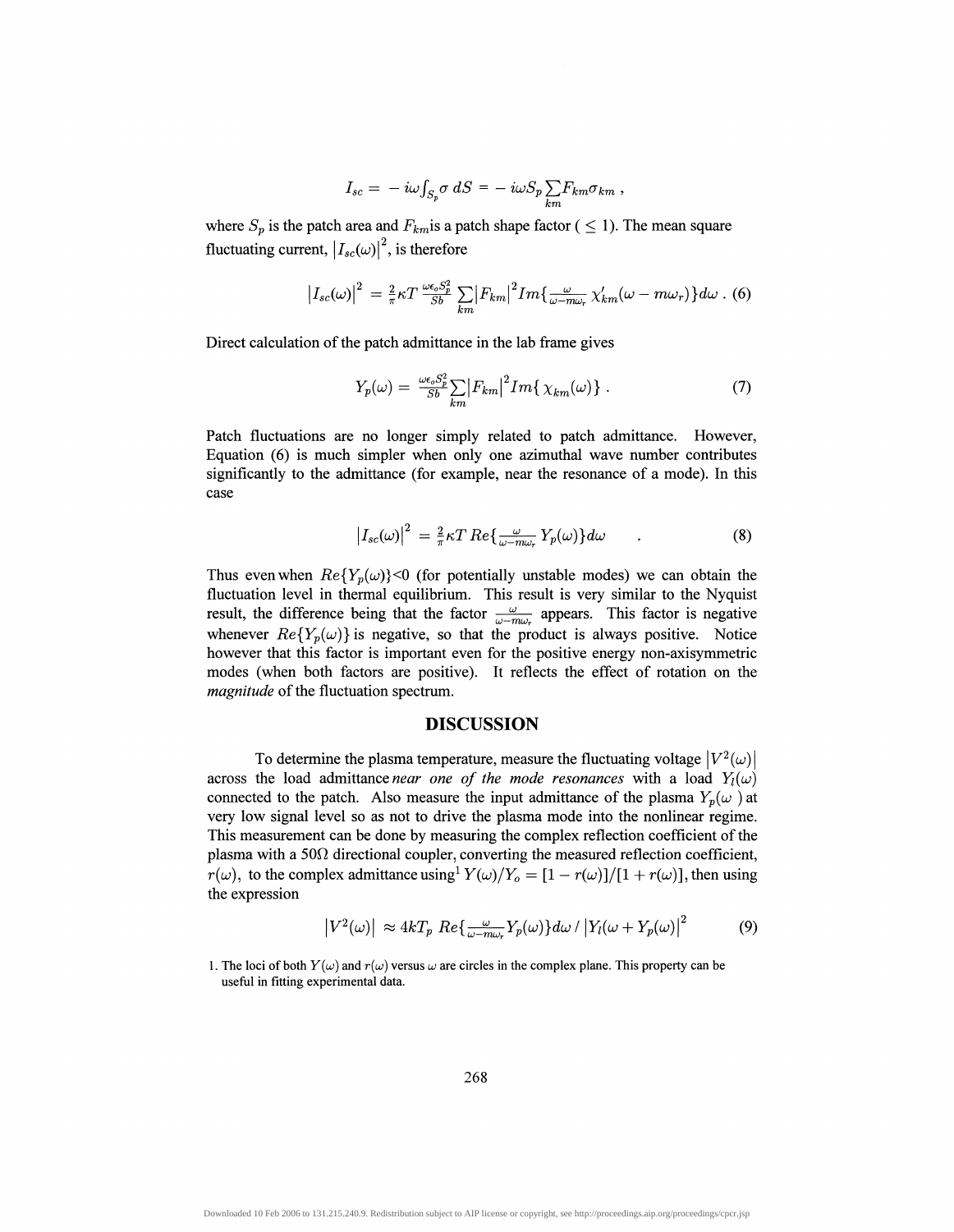to obtain the plasma temperature  $T_p$ . This assumes that one mode dominates the fluctuation spectrum and the plasma admittance. For the  $m = 0$  modes the new factor  $\frac{\omega}{\omega - m\omega}$  is unity, but for *all* non-axisymmetric modes this factor must be taken into account.

In making measurements it is important that the load admittance not destabilize any of the negative energy modes. An axisymmetric patch does not couple to the negative energy modes so this is not an issue. However if the patch is not axisymmetric, the real part of the load admittance should be very small at the frequencies which might lead to destabilization of any negative energy modes. There must be no, or very little, growth of these modes prior to or during a measurement. This can be accomplished with a capacitive load, which will only cause a small frequency shift of the mode.

# **CONCLUSIONS**

The thermal equilibrium of a non-neutral plasma is an exceptional kind of equilibrium. It has angular momentum and energy due to its rotation and it is not in thermal equilibrium with the outside world. However, it is in thermal equilibrium in a rotating frame when there are no non-axisymmetric perturbations so that the system has constant angular momentum. A patch electrode which produces only axisymmetric fields does not break the angular momentum constraint and does not destroy the equilibrium. Such a patch electrode can be use to weakly excite the axisymmetric modes of the plasma and to measure the thermal fluctuations of these modes without destroying the thermal equilibrium of the plasma. This makes possible a non-destructive, purely experimental, measurement of the plasma temperature using the Nyquist theory of fluctuations associated with these modes in thermal equilbrium.

On the other hand, the slow non-axisymmetric modes have negative energy and exhibit negative resistance and negative absorption. Nyquist's theorem of fluctuations can not be applied directly to these modes because the real part of their input admittance is negative. However, we have shown here that it is still possible to relate the fluctuations associated with non-axisymmetric modes to the real part of the input admittance, even when the latter is negative! In doing so, we have derived a *modified Nyquist theorem for rotating equilibria.* In this new result their appears an additional factor

$$
\omega/(\omega-m\omega_r)\ ,
$$

which is negative for the negative energy slow modes for which the real part of the patch impedance is negative. For the axisymmetric modes, this new factor is unity and we recover the usual Nyquist result.

We obtained this result by calculating the fluctuations in the frame rotating with the plasma, where the plasma is in thermal equilibrium and then transforming the result to the laboratory frame. In the rotating frame all modes are stable and none are